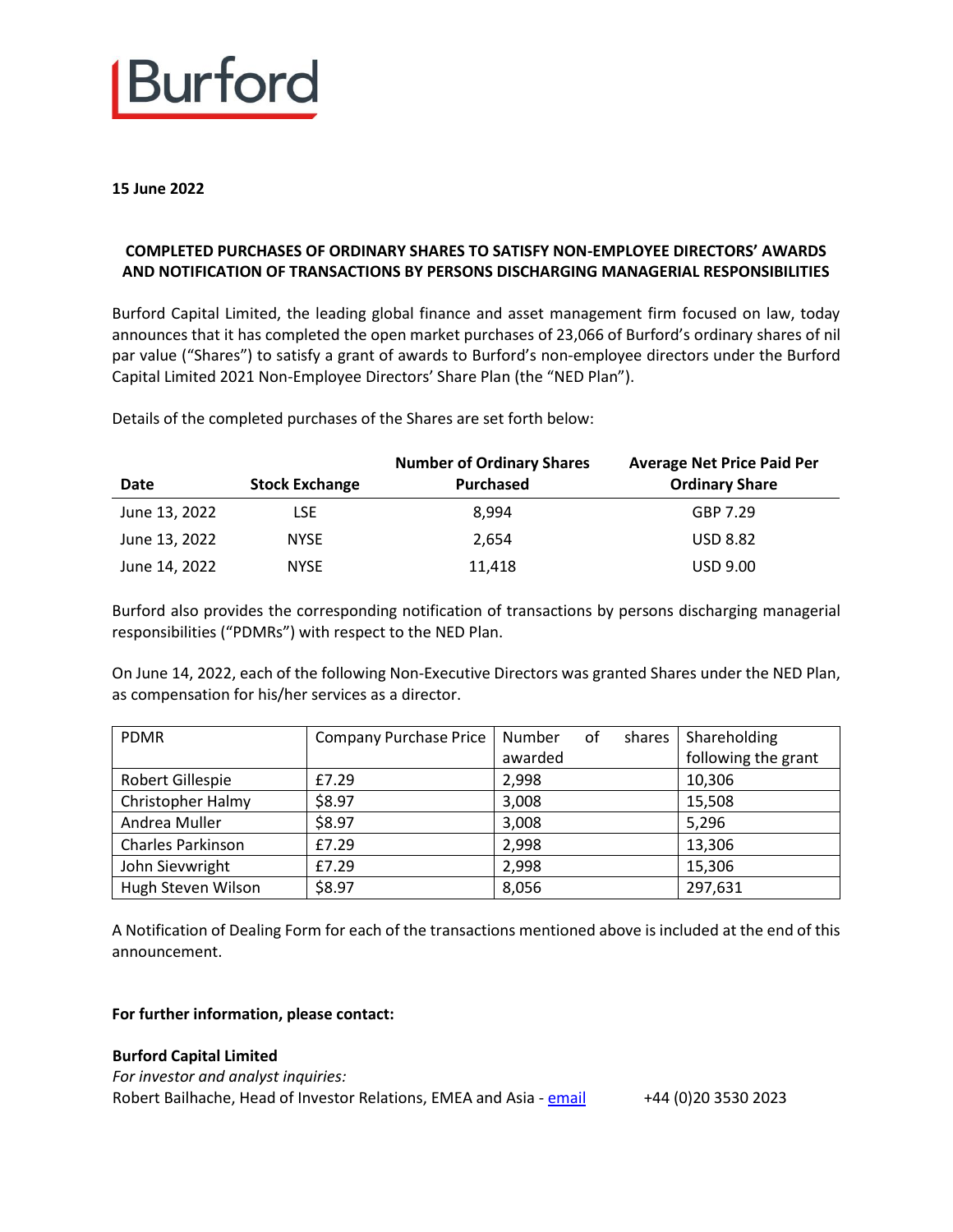

| Jim Ballan, Head of Investor Relations, Americas - email<br>For press inquiries:            | +1 (646) 793 9176    |
|---------------------------------------------------------------------------------------------|----------------------|
| David Helfenbein, Vice President, Public Relations - email                                  | +1 (212) 235 6824    |
| <b>Numis Securities Limited - NOMAD and Joint Broker</b><br>Giles Rolls<br>Charlie Farquhar | +44 (0) 20 7260 1000 |
| Jefferies International Limited - Joint Broker<br>Graham Davidson<br>Tony White             | +44 (0)20 7029 8000  |

### **About Burford Capital**

Burford Capital is the leading global finance and asset management firm focused on law. Its businesses include [litigation finance](https://www.burfordcapital.com/) and risk management, asset recovery and a wide range of legal finance and advisory activities. Burford is publicly traded on the New York Stock Exchange (NYSE: BUR) and the London Stock Exchange (LSE: BUR), and it works with companies and law firms around the world from its principal offices in New York, London, Chicago, Washington, DC, Singapore, Sydney and Hong Kong.

For more information, please visi[t www.burfordcapital.com.](http://www.burfordcapital.com/)

## **This communication shall not constitute an offer to sell or the solicitation of an offer to buy any ordinary shares or other securities of Burford.**

**This release does not constitute an offer of any Burford fund.** Burford Capital Investment Management LLC, which acts as the fund manager of all Burford funds, is registered as an investment adviser with the US Securities and Exchange Commission. The information provided herein is for informational purposes only. Past performance is not indicative of future results. The information contained herein is not, and should not be construed as, an offer to sell or the solicitation of an offer to buy any securities (including, without limitation, interests or shares in the funds). Any such offer or solicitation may be made only by means of a final confidential private placement memorandum and other offering documents.

#### **Forward-looking statements**

This announcement contains "forward-looking statements" within the meaning of Section 21E of the US Securities Exchange Act of 1934, as amended, regarding assumptions, expectations, projections, intentions and beliefs about future events. These statements are intended as "forward-looking statements". In some cases, predictive, future-tense or forward-looking words such as "aim", "anticipate", "believe", "continue", "could", "estimate", "expect", "forecast", "guidance", "intend", "may", "plan", "potential", "predict", "projected", "should" or "will" or the negative of such terms or other comparable terminology are intended to identify forward-looking statements, but are not the exclusive means of identifying such statements. In addition, we and our representatives may from time to time make other oral or written statements which are forward-looking statements, including in our periodic reports that we file with, or furnish to, the US Securities and Exchange Commission, other information sent to our security holders and other written materials. By their nature, forward-looking statements involve known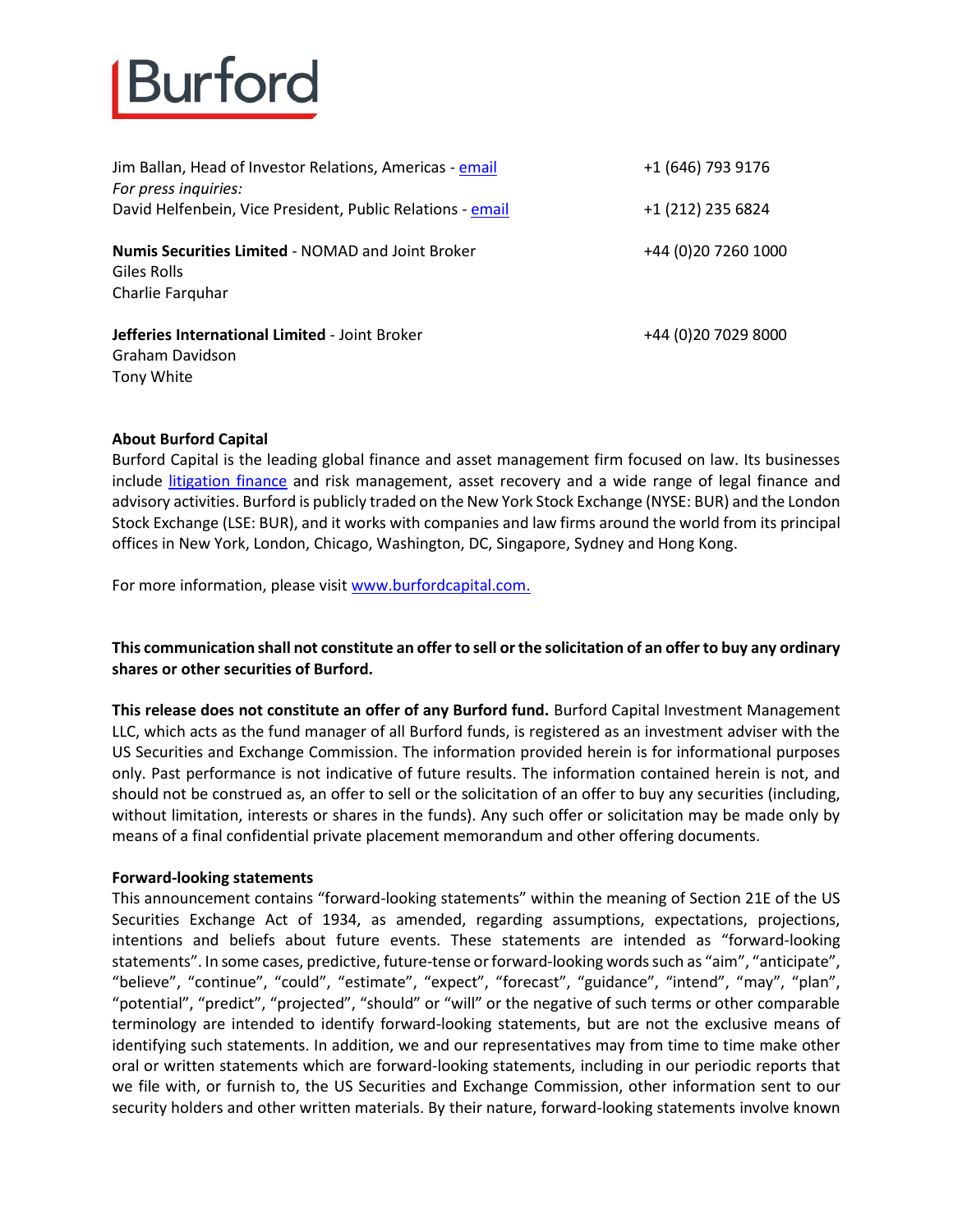and unknown risks, uncertainties and other factors because they relate to events and depend on circumstances that may or may not occur in the future. We caution you that forward-looking statements are not guarantees of future performance and are based on numerous assumptions, expectations, projections, intentions and beliefs and that our actual results of operations, including our financial position and liquidity, and the development of the industry in which we operate, may differ materially from (and be more negative than) those made in, or suggested by, the forward-looking statements contained in this announcement. Significant factors that may cause actual results to differ from those we expect include those discussed under "Risk Factors" in our Annual Report on Form 20-F filed with the US Securities and Exchange Commission on March 29, 2022 and other reports or documents that we file with, or furnish to, the US Securities and Exchange Commission from time to time. In addition, even if our results of operations, including our financial position and liquidity, and the development of the industry in which we operate are consistent with the forward-looking statements contained in this announcement, those results of operations or developments may not be indicative of results or developments in subsequent periods.

1 **Details of the person discharging managerial responsibilities/person closely associated** (a) Name Robert Gillespie 2 **Reason for the notification** (a) Position/status  $\begin{vmatrix} A & PDMR & Occupp\gamma \\ A & Od & PDMR \end{vmatrix}$  a the position of Non-Executive Director (b) Initial notification /Amendment Initial 3 **Details of the issuer, emission allowance market participant, auction platform, auctioneer or auction monitor** (a) Name **Burford Capital Limited** (b) LEI 549300FUKUWFYJMT2277 4 **Details of the transaction(s): section to be repeated for (i) each type of instrument; (ii) each type of transaction; (iii) each date; and (iv) each place where transactions have been conducted** (a) Description of the financial instrument, type of instrument Ordinary shares of nil par value Identification code | GG00BMGYLN96

Except as required by law, we undertake no obligation to update or revise the forward-looking statements contained in this announcement, whether as a result of new information, future events or otherwise.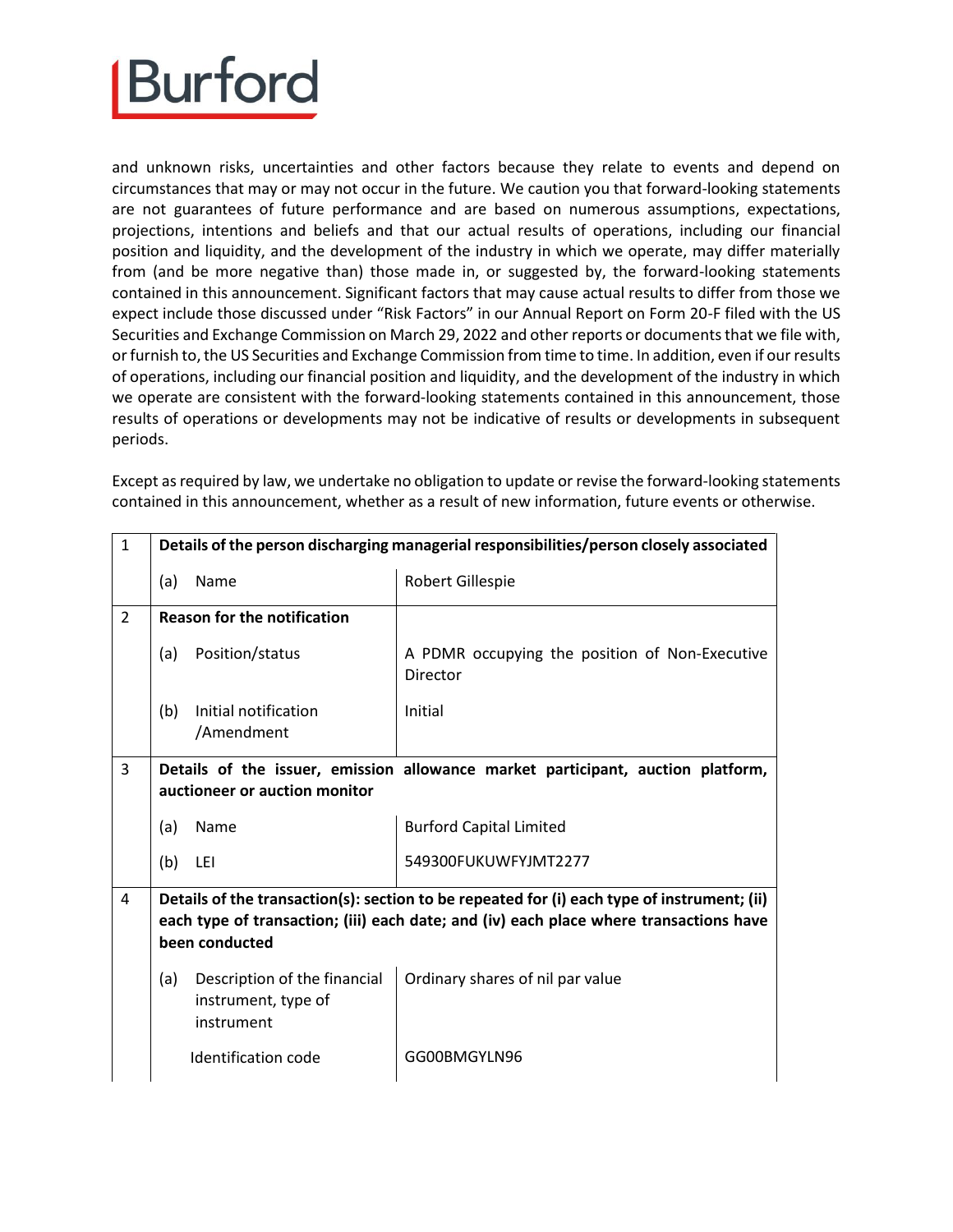| (b) | Nature of the transaction | Grant of ordinary shares under the Burford Capital<br>Limited 2021 Non-Employee Directors' Share Plan |           |
|-----|---------------------------|-------------------------------------------------------------------------------------------------------|-----------|
| (c) | Price(s)and volume(s)     | Price(s)                                                                                              | Volume(s) |
|     |                           | £7.29                                                                                                 | 2,998     |
|     |                           |                                                                                                       |           |
| (d) | Aggregated information    | N/A                                                                                                   |           |
|     | Aggregated volume         |                                                                                                       |           |
|     | Price                     |                                                                                                       |           |
| (e) | Date of the transaction   | 13 June 2022                                                                                          |           |
|     |                           |                                                                                                       |           |
| (f) | Place of the transaction  | Outside a trading venue                                                                               |           |

| $\mathbf{1}$   |                                                                                                                  | Details of the person discharging managerial responsibilities/person closely associated                                                                                               |  |
|----------------|------------------------------------------------------------------------------------------------------------------|---------------------------------------------------------------------------------------------------------------------------------------------------------------------------------------|--|
|                | Name<br>(a)                                                                                                      | Christopher Halmy                                                                                                                                                                     |  |
| $\overline{2}$ | <b>Reason for the notification</b>                                                                               |                                                                                                                                                                                       |  |
|                | Position/status<br>(a)                                                                                           | A PDMR occupying the position of Non-Executive<br>Director                                                                                                                            |  |
|                | Initial notification<br>(b)<br>/Amendment                                                                        | Initial                                                                                                                                                                               |  |
| 3              | Details of the issuer, emission allowance market participant, auction platform,<br>auctioneer or auction monitor |                                                                                                                                                                                       |  |
|                | Name<br>(a)                                                                                                      | <b>Burford Capital Limited</b>                                                                                                                                                        |  |
|                | (b)<br>LEI                                                                                                       | 549300FUKUWFYJMT2277                                                                                                                                                                  |  |
| 4              | been conducted                                                                                                   | Details of the transaction(s): section to be repeated for (i) each type of instrument; (ii)<br>each type of transaction; (iii) each date; and (iv) each place where transactions have |  |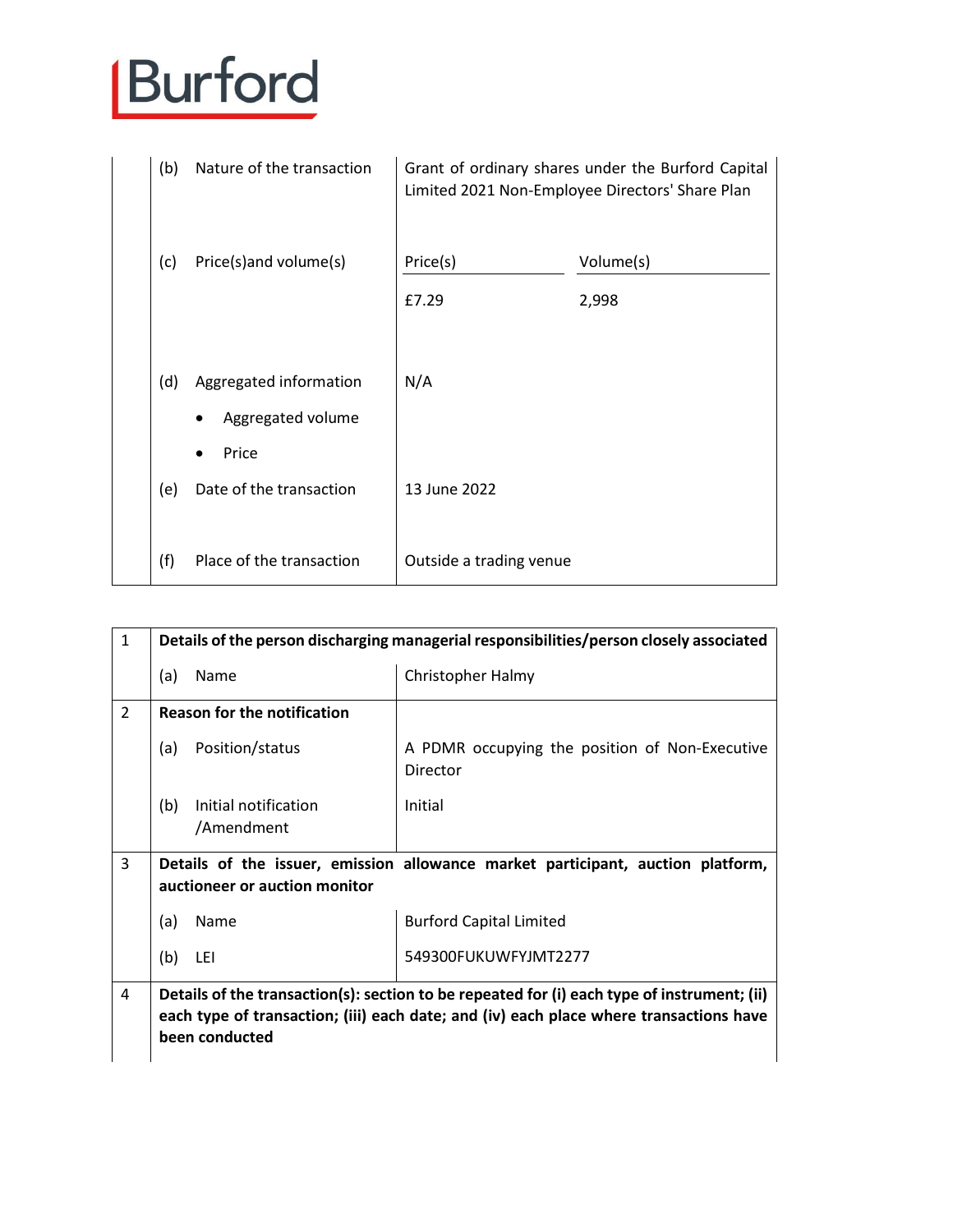| (a) | Description of the financial<br>instrument, type of<br>instrument | Ordinary shares of nil par value                                                                      |           |
|-----|-------------------------------------------------------------------|-------------------------------------------------------------------------------------------------------|-----------|
|     | Identification code                                               | GG00BMGYLN96                                                                                          |           |
| (b) | Nature of the transaction                                         | Grant of ordinary shares under the Burford Capital<br>Limited 2021 Non-Employee Directors' Share Plan |           |
| (c) | Price(s)and volume(s)                                             | Price(s)                                                                                              | Volume(s) |
|     |                                                                   | \$8.97                                                                                                | 3,008     |
| (d) | Aggregated information<br>Aggregated volume                       | N/A                                                                                                   |           |
| (e) | Price<br>Date of the transaction                                  | 14 June 2022                                                                                          |           |
| (f) | Place of the transaction                                          | Outside a trading venue                                                                               |           |

| $\mathbf{1}$   | Details of the person discharging managerial responsibilities/person closely associated                          |                                                            |  |  |
|----------------|------------------------------------------------------------------------------------------------------------------|------------------------------------------------------------|--|--|
|                | (a)<br>Name                                                                                                      | Andrea Muller                                              |  |  |
| $\overline{2}$ | <b>Reason for the notification</b>                                                                               |                                                            |  |  |
|                | Position/status<br>(a)                                                                                           | A PDMR occupying the position of Non-Executive<br>Director |  |  |
|                | Initial notification<br>(b)<br>/Amendment                                                                        | Initial                                                    |  |  |
| $\overline{3}$ | Details of the issuer, emission allowance market participant, auction platform,<br>auctioneer or auction monitor |                                                            |  |  |
|                | (a)<br>Name                                                                                                      | <b>Burford Capital Limited</b>                             |  |  |
|                | (b)<br>LEI                                                                                                       | 549300FUKUWFYJMT2277                                       |  |  |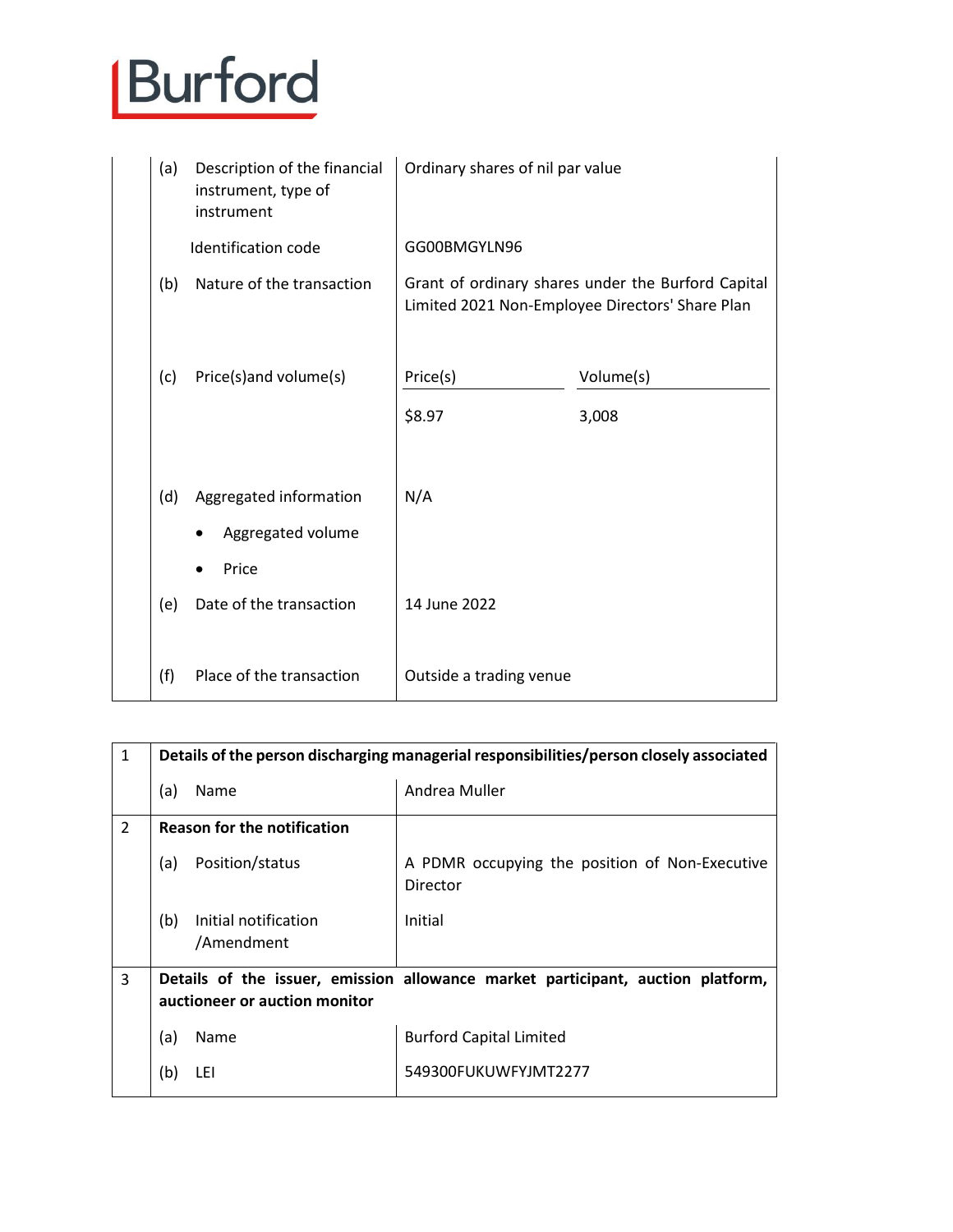4 **Details of the transaction(s): section to be repeated for (i) each type of instrument; (ii) each type of transaction; (iii) each date; and (iv) each place where transactions have been conducted**

| (a) | Description of the financial<br>instrument, type of<br>instrument | Ordinary shares of nil par value                                                                      |                    |
|-----|-------------------------------------------------------------------|-------------------------------------------------------------------------------------------------------|--------------------|
|     | Identification code                                               | GG00BMGYLN96                                                                                          |                    |
| (b) | Nature of the transaction                                         | Grant of ordinary shares under the Burford Capital<br>Limited 2021 Non-Employee Directors' Share Plan |                    |
| (c) | Price(s)and volume(s)                                             | Price(s)<br>\$8.97                                                                                    | Volume(s)<br>3,008 |
| (d) | Aggregated information<br>Aggregated volume<br>Price              | N/A                                                                                                   |                    |
| (e) | Date of the transaction                                           | 14 June 2022                                                                                          |                    |
| (f) | Place of the transaction                                          | Outside a trading venue                                                                               |                    |

| 1 |                                    | Details of the person discharging managerial responsibilities/person closely associated |                                                            |  |  |
|---|------------------------------------|-----------------------------------------------------------------------------------------|------------------------------------------------------------|--|--|
|   | (a)                                | Name                                                                                    | <b>Charles Parkinson</b>                                   |  |  |
| 2 | <b>Reason for the notification</b> |                                                                                         |                                                            |  |  |
|   | (a)                                | Position/status                                                                         | A PDMR occupying the position of Non-Executive<br>Director |  |  |
|   | (b)                                | Initial notification<br>/Amendment                                                      | Initial                                                    |  |  |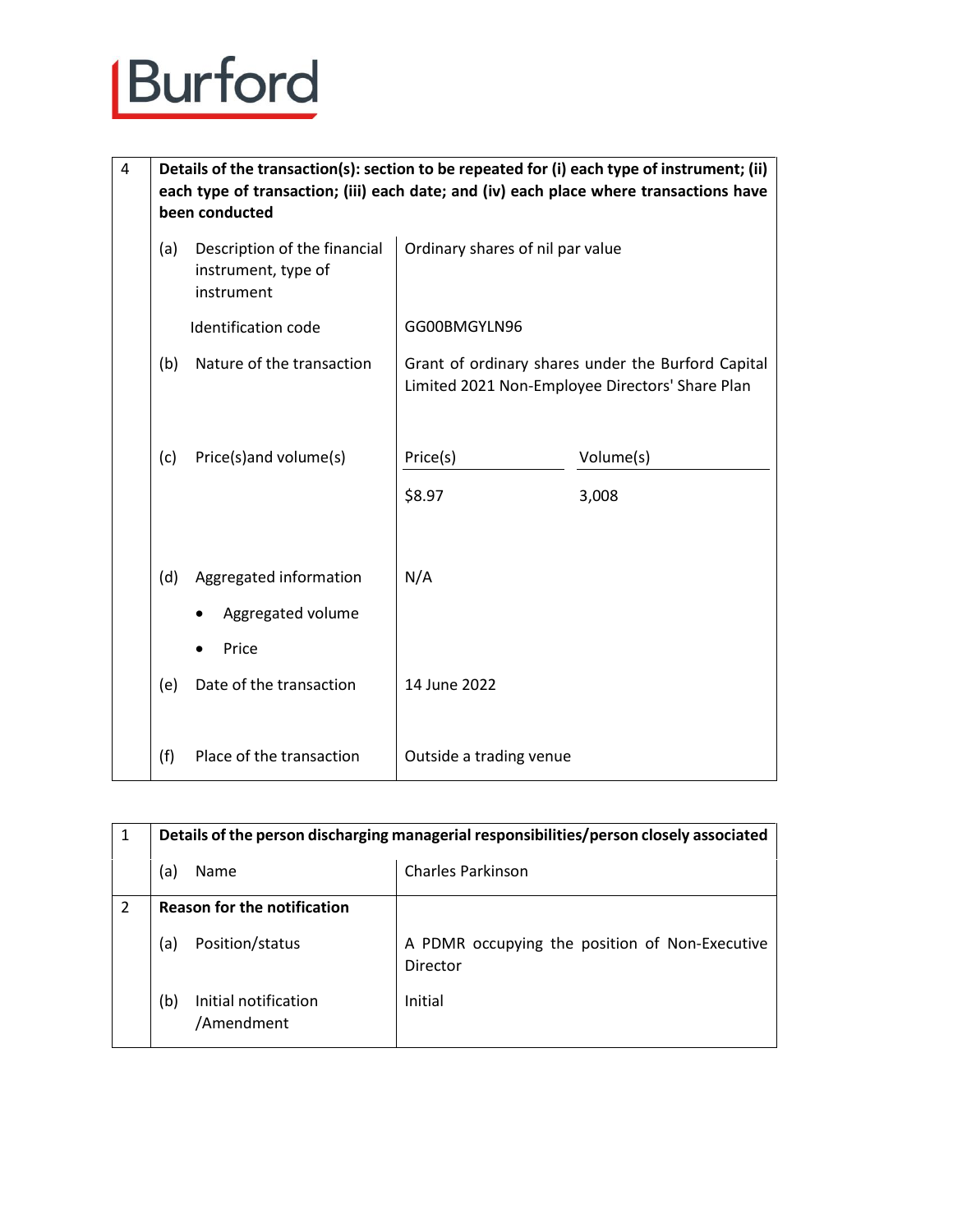| 3 |                                                                                                                                                                                                         | auctioneer or auction monitor                                     |                                                                                                                                                           | Details of the issuer, emission allowance market participant, auction platform, |
|---|---------------------------------------------------------------------------------------------------------------------------------------------------------------------------------------------------------|-------------------------------------------------------------------|-----------------------------------------------------------------------------------------------------------------------------------------------------------|---------------------------------------------------------------------------------|
|   | (a)                                                                                                                                                                                                     | Name                                                              | <b>Burford Capital Limited</b>                                                                                                                            |                                                                                 |
|   | (b)                                                                                                                                                                                                     | LEI                                                               | 549300FUKUWFYJMT2277                                                                                                                                      |                                                                                 |
| 4 | Details of the transaction(s): section to be repeated for (i) each type of instrument; (ii)<br>each type of transaction; (iii) each date; and (iv) each place where transactions have<br>been conducted |                                                                   |                                                                                                                                                           |                                                                                 |
|   | (a)                                                                                                                                                                                                     | Description of the financial<br>instrument, type of<br>instrument | Ordinary shares of nil par value<br>GG00BMGYLN96<br>Grant of ordinary shares under the Burford Capital<br>Limited 2021 Non-Employee Directors' Share Plan |                                                                                 |
|   |                                                                                                                                                                                                         | Identification code                                               |                                                                                                                                                           |                                                                                 |
|   | (b)                                                                                                                                                                                                     | Nature of the transaction                                         |                                                                                                                                                           |                                                                                 |
|   | (c)                                                                                                                                                                                                     | Price(s)and volume(s)                                             | Price(s)                                                                                                                                                  | Volume(s)                                                                       |
|   |                                                                                                                                                                                                         |                                                                   | £7.29                                                                                                                                                     | 2,998                                                                           |
|   | (d)                                                                                                                                                                                                     | Aggregated information<br>Aggregated volume<br>Price              | N/A                                                                                                                                                       |                                                                                 |
|   | (e)                                                                                                                                                                                                     | Date of the transaction                                           | 13 June 2022                                                                                                                                              |                                                                                 |
|   | (f)                                                                                                                                                                                                     | Place of the transaction                                          | Outside a trading venue                                                                                                                                   |                                                                                 |

| Details of the person discharging managerial responsibilities/person closely associated |                                                            |  |
|-----------------------------------------------------------------------------------------|------------------------------------------------------------|--|
| Name<br>(a)                                                                             | John Sievwright                                            |  |
| <b>Reason for the notification</b>                                                      |                                                            |  |
| Position/status<br>(a)                                                                  | A PDMR occupying the position of Non-Executive<br>Director |  |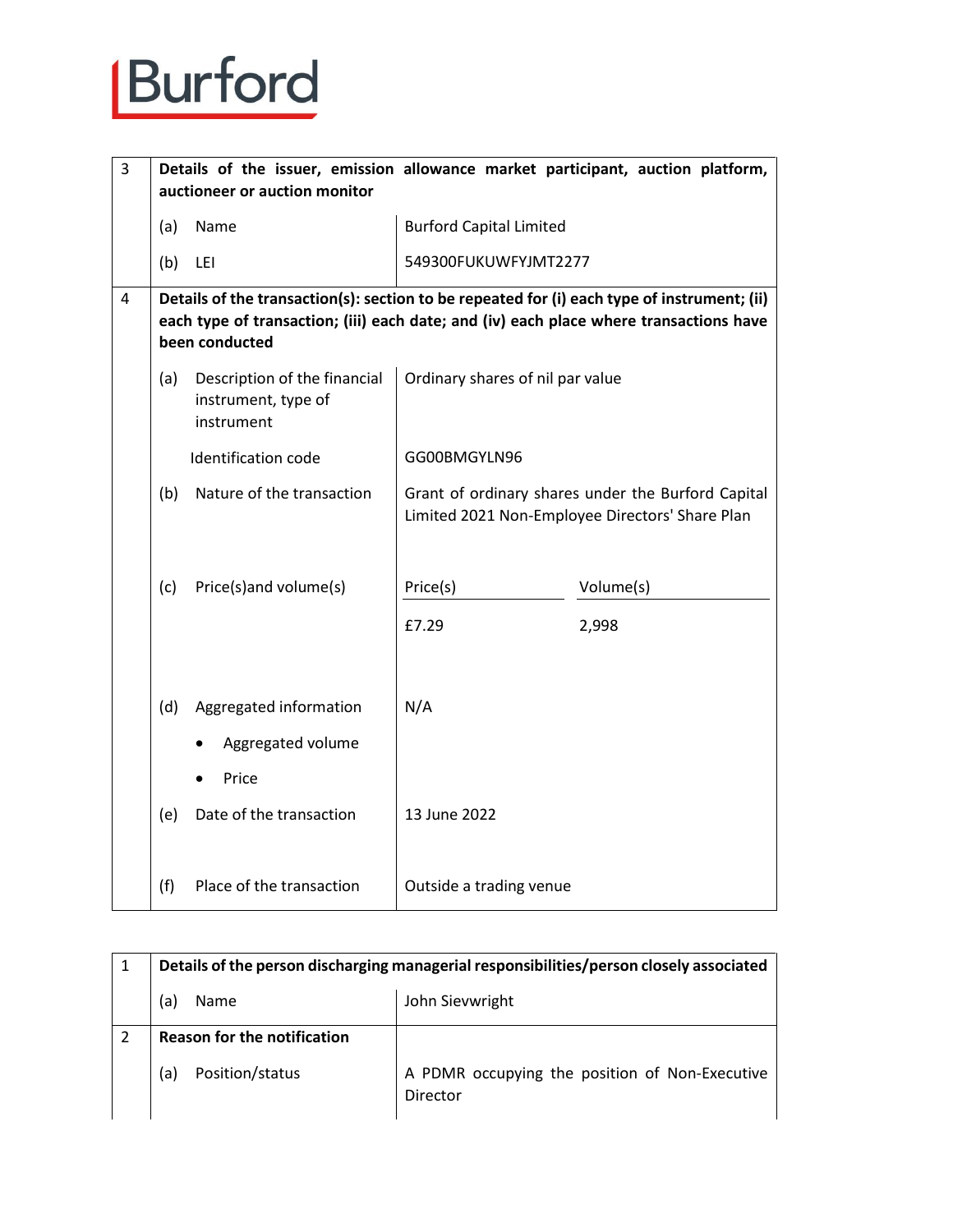|   | (b) | Initial notification<br>/Amendment                                | Initial                                                                                                                                                                               |           |  |
|---|-----|-------------------------------------------------------------------|---------------------------------------------------------------------------------------------------------------------------------------------------------------------------------------|-----------|--|
| 3 |     | auctioneer or auction monitor                                     | Details of the issuer, emission allowance market participant, auction platform,                                                                                                       |           |  |
|   | (a) | Name                                                              | <b>Burford Capital Limited</b>                                                                                                                                                        |           |  |
|   | (b) | LEI                                                               | 549300FUKUWFYJMT2277                                                                                                                                                                  |           |  |
| 4 |     | been conducted                                                    | Details of the transaction(s): section to be repeated for (i) each type of instrument; (ii)<br>each type of transaction; (iii) each date; and (iv) each place where transactions have |           |  |
|   | (a) | Description of the financial<br>instrument, type of<br>instrument | Ordinary shares of nil par value                                                                                                                                                      |           |  |
|   |     | Identification code                                               | GG00BMGYLN96                                                                                                                                                                          |           |  |
|   | (b) | Nature of the transaction                                         | Grant of ordinary shares under the Burford Capital<br>Limited 2021 Non-Employee Directors' Share Plan                                                                                 |           |  |
|   | (c) | Price(s)and volume(s)                                             | Price(s)                                                                                                                                                                              | Volume(s) |  |
|   |     |                                                                   | £7.29                                                                                                                                                                                 | 2,998     |  |
|   | (d) | Aggregated information<br>Aggregated volume                       | N/A                                                                                                                                                                                   |           |  |
|   |     | Price                                                             |                                                                                                                                                                                       |           |  |
|   | (e) | Date of the transaction                                           | 13 June 2022                                                                                                                                                                          |           |  |
|   | (f) | Place of the transaction                                          | Outside a trading venue                                                                                                                                                               |           |  |

| Details of the person discharging managerial responsibilities/person closely associated |                    |  |
|-----------------------------------------------------------------------------------------|--------------------|--|
| Name<br>a                                                                               | Hugh Steven Wilson |  |
| <b>Reason for the notification</b>                                                      |                    |  |